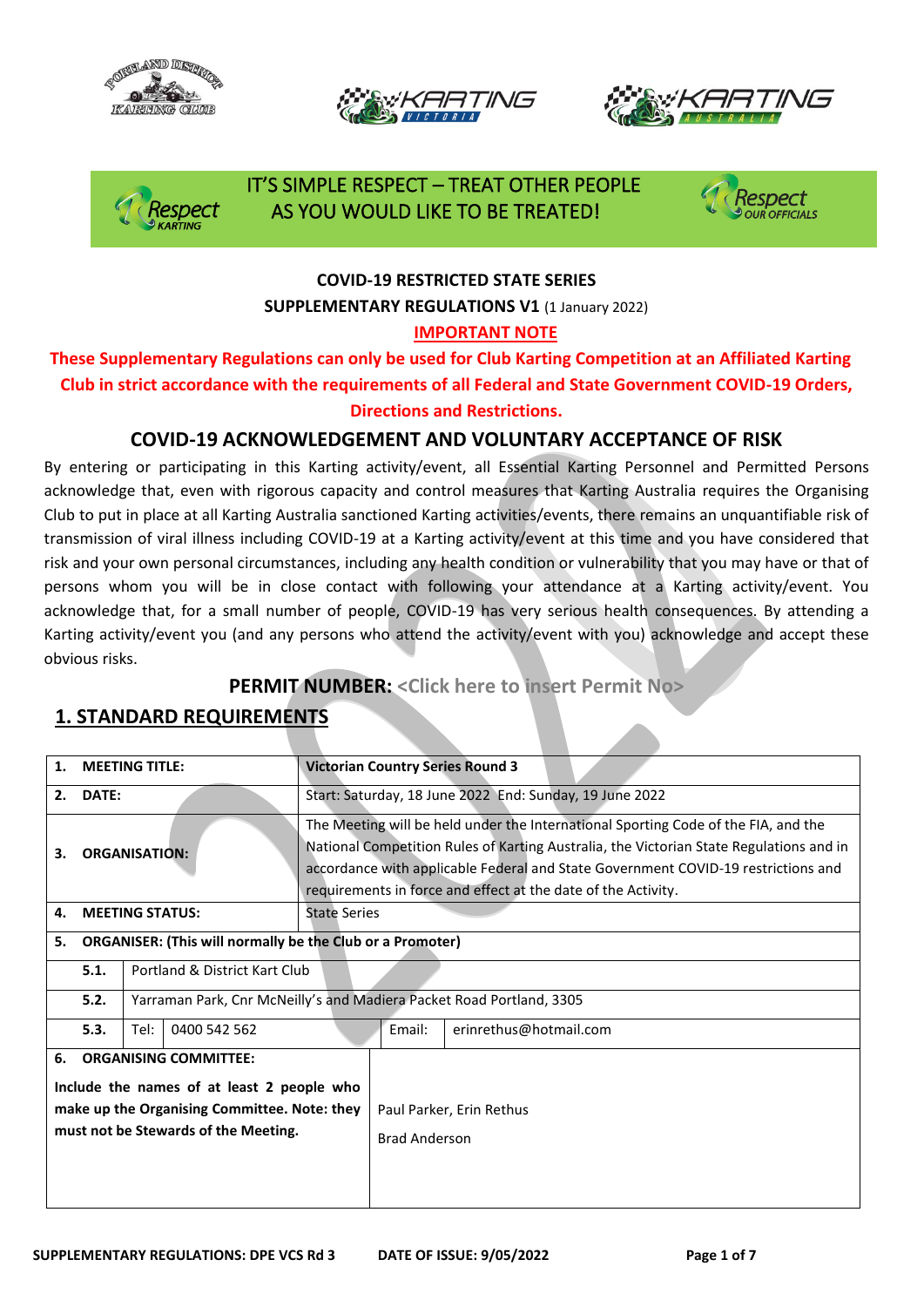







# IT'S SIMPLE RESPECT – TREAT OTHER PEOPLE Respect AS YOU WOULD LIKE TO BE TREATED!<br>DKARTING



| 7. ESSENTIAL OFFICIALS (Ref: General Rules Chapter 7 Rule 4 - "Essential Officials")                                                                                                              |                                                                            |  |  |  |  |
|---------------------------------------------------------------------------------------------------------------------------------------------------------------------------------------------------|----------------------------------------------------------------------------|--|--|--|--|
| Stewards of the Meeting: (Minimum of 2<br><b>Stewards Required for every Meeting</b><br>please refer to the Karting Victoria<br>officials Open meeting policy on the KV<br>website "under admin") | Sarge Wilson (Chief Steward) Trevor Crane, Chris Place<br>Neville Tapscott |  |  |  |  |
| Clerk of the Course:                                                                                                                                                                              | <b>Russell White</b>                                                       |  |  |  |  |
| <b>Chief Scrutineer:</b>                                                                                                                                                                          | Gary Haythorpe                                                             |  |  |  |  |
| Chief Timekeeper:                                                                                                                                                                                 | Sheron Cook                                                                |  |  |  |  |
| <b>Emergency and Medical Services:</b>                                                                                                                                                            | Natalie Herbertson, Zoe Bannum                                             |  |  |  |  |
| <b>OTHER OFFICIALS</b><br>8.                                                                                                                                                                      |                                                                            |  |  |  |  |
| COVIDSafe Officer                                                                                                                                                                                 | Paul Parker                                                                |  |  |  |  |
| Assistant Clerks Of The Course:                                                                                                                                                                   | Ross Harrod, Paul Feely, Anthony Taylor Click here to enter text.          |  |  |  |  |
| Starter                                                                                                                                                                                           | <b>Trevor Sherwell</b>                                                     |  |  |  |  |
| <b>Grid Marshal</b>                                                                                                                                                                               | Jennifer King                                                              |  |  |  |  |
| <b>Scales Marshal</b>                                                                                                                                                                             | <b>Adrian Jones</b>                                                        |  |  |  |  |
| Scrutineers                                                                                                                                                                                       | Alan Lear, Daniel Rethus                                                   |  |  |  |  |
| Timekeeper                                                                                                                                                                                        | <b>Sheron Cook</b>                                                         |  |  |  |  |
| Secretary of the Meeting                                                                                                                                                                          | Erin Rethus                                                                |  |  |  |  |
| Flag / Lights Marshal                                                                                                                                                                             | Paul Sheedy                                                                |  |  |  |  |
| <b>Fuel Tester</b>                                                                                                                                                                                | Gary Haythorpe                                                             |  |  |  |  |
| <b>Tyre Tester</b>                                                                                                                                                                                | <b>Gary Haythorpe</b>                                                      |  |  |  |  |
| 9.<br><b>CIRCUIT DETAILS</b>                                                                                                                                                                      |                                                                            |  |  |  |  |
| <b>Circuit Name:</b>                                                                                                                                                                              | Yarraman Park Raceway                                                      |  |  |  |  |
| <b>Circuit Address:</b>                                                                                                                                                                           | Cnr Madeira Packet and McNielly's Road Portland, 3305                      |  |  |  |  |
| <b>Track Length:</b>                                                                                                                                                                              | 752 Metres                                                                 |  |  |  |  |
| <b>Direction Of Racing:</b>                                                                                                                                                                       | Anti Clockwise                                                             |  |  |  |  |
| <b>Track Density:</b>                                                                                                                                                                             | 32                                                                         |  |  |  |  |
| <b>Notice Board:</b>                                                                                                                                                                              | South wall toilet block facing Out grid                                    |  |  |  |  |
| <b>Stewards Office:</b>                                                                                                                                                                           | Under covered grand stand West side Canteen                                |  |  |  |  |
| <b>Mechanical Breakdown Lane:</b>                                                                                                                                                                 | Will Not be in use at this Meeting.                                        |  |  |  |  |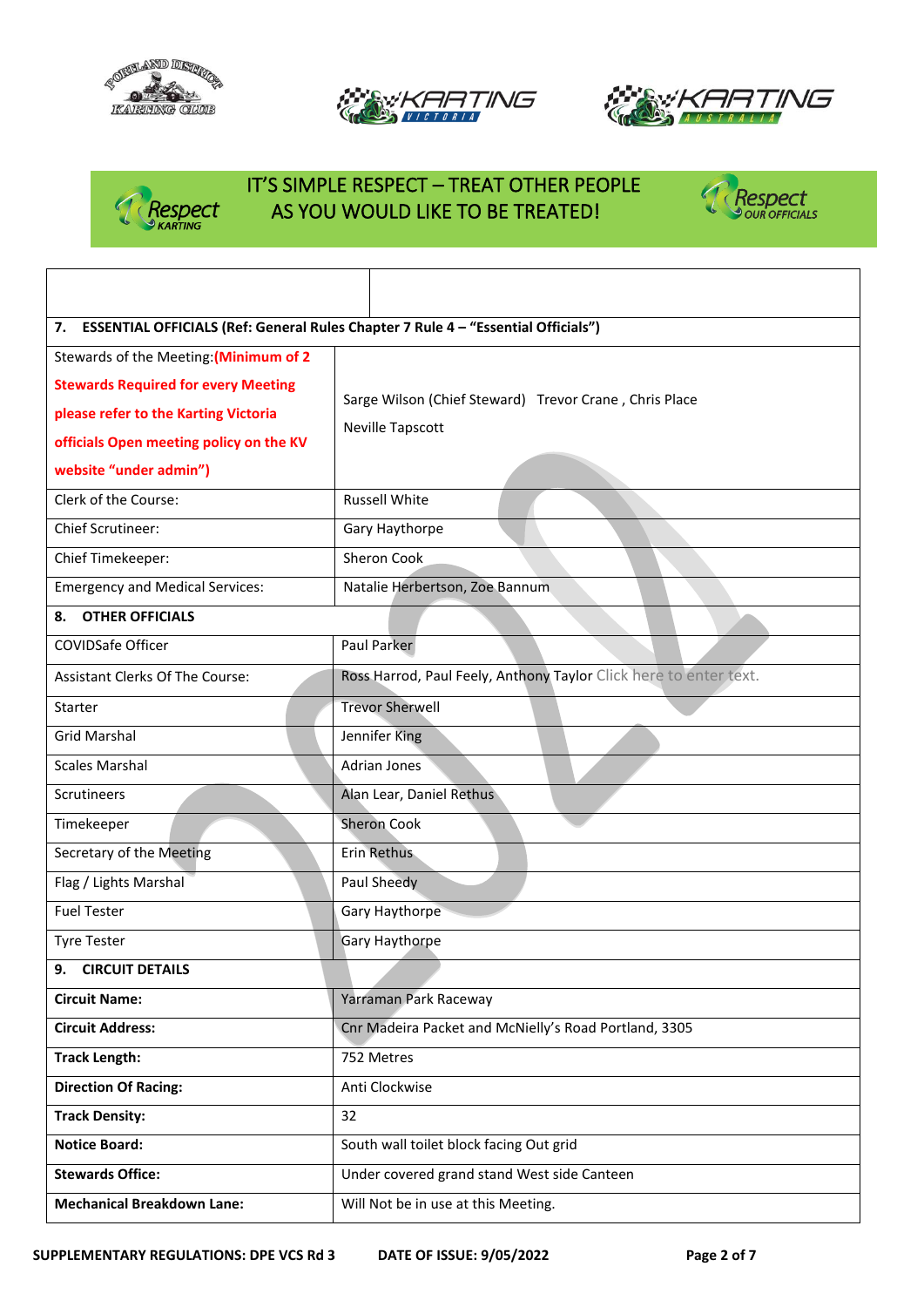







# IT'S SIMPLE RESPECT – TREAT OTHER PEOPLE Respect AS YOU WOULD LIKE TO BE TREATED!



**Parc Fermé: Parc Fermé: In grid, scales and tech shed area** 

## **2. ADMINISTRATION**

| 1.                  | Any KA licence holder is permitted to enter this event                                                                         |                                                                   |                                                                                            |                 |  |  |  |  |  |
|---------------------|--------------------------------------------------------------------------------------------------------------------------------|-------------------------------------------------------------------|--------------------------------------------------------------------------------------------|-----------------|--|--|--|--|--|
| 2.                  | The Club must maintain a register of all Essential Karting Personnel and Permitted Persons at the Circuit for the<br>activity. |                                                                   |                                                                                            |                 |  |  |  |  |  |
|                     | The number of entries in the Event is strictly limited by Government Directions/Orders.                                        |                                                                   |                                                                                            |                 |  |  |  |  |  |
| 3.                  | Pre-entry for the Event is essential.                                                                                          |                                                                   |                                                                                            |                 |  |  |  |  |  |
|                     |                                                                                                                                | There will be NO ENTRIES ACCEPTED ON THE DAY.                     |                                                                                            |                 |  |  |  |  |  |
|                     | The Classes, Age and Weight Divisions listed below are permitted to Compete at this Meeting.                                   |                                                                   |                                                                                            |                 |  |  |  |  |  |
| 4.                  | Class names as used in the 2022 Australian Karting Manual must be used.                                                        |                                                                   |                                                                                            |                 |  |  |  |  |  |
|                     | <b>COMPULSORY COMPETITION CLASSES</b>                                                                                          | <b>DIVISION/WEIGHT</b>                                            | <b>DISCRETIONARY COMPETITION CLASSES</b>                                                   | DIVISION/WEIGHT |  |  |  |  |  |
| <b>Example: KA3</b> |                                                                                                                                | Junior                                                            | <b>Example: KA3</b>                                                                        | <b>Masters</b>  |  |  |  |  |  |
| Cadet 9             |                                                                                                                                | Single Division                                                   | <b>Tag Restricted</b>                                                                      | Senior Light    |  |  |  |  |  |
| Cadet 12            |                                                                                                                                | Single Division                                                   | <b>Tag Restricted</b>                                                                      | Senior Medium   |  |  |  |  |  |
| KA4                 |                                                                                                                                | Junior Light                                                      | <b>Tag Restricted</b>                                                                      | Senior Heavy    |  |  |  |  |  |
| KA3                 |                                                                                                                                | Junior                                                            | KA4                                                                                        | Junior Heavy    |  |  |  |  |  |
| KA3                 |                                                                                                                                | Senior Light                                                      | <b>Vic Combined</b>                                                                        | Masters         |  |  |  |  |  |
| KA3                 |                                                                                                                                | Senior Medium                                                     | <b>X30</b>                                                                                 | Senior Light    |  |  |  |  |  |
| <b>TaG 125</b>      |                                                                                                                                | Light                                                             | <b>TaG 125</b>                                                                             |                 |  |  |  |  |  |
|                     |                                                                                                                                |                                                                   | Note: Consolidation of Class Rules (Competition Rules - Chapter 1, Rule 9) may be applied. |                 |  |  |  |  |  |
| 5.                  | <b>ENTRIES</b>                                                                                                                 |                                                                   |                                                                                            |                 |  |  |  |  |  |
| 5.1.                | 00.01 14/05/2022<br><b>Entries Open:</b>                                                                                       |                                                                   |                                                                                            |                 |  |  |  |  |  |
| 5.2.                | <b>Entries Close:</b>                                                                                                          | 23.59 12/06/2022                                                  |                                                                                            |                 |  |  |  |  |  |
| 5.3.                | <b>Entries Close:</b>                                                                                                          | 23.59 12.06.2022                                                  |                                                                                            |                 |  |  |  |  |  |
| 6.                  | <b>ENTRY FEE</b>                                                                                                               |                                                                   |                                                                                            |                 |  |  |  |  |  |
| 6.1.                |                                                                                                                                |                                                                   | The Entry Fee for each Class at this Meeting including GST and TDF Levy is as follows:     |                 |  |  |  |  |  |
|                     | <b>Competition Class Name</b>                                                                                                  |                                                                   | <b>Entry Fee</b>                                                                           |                 |  |  |  |  |  |
| All Classes         |                                                                                                                                |                                                                   | \$95.00                                                                                    |                 |  |  |  |  |  |
|                     | Second or Third Class Entered                                                                                                  |                                                                   | \$85.00                                                                                    |                 |  |  |  |  |  |
|                     |                                                                                                                                |                                                                   |                                                                                            |                 |  |  |  |  |  |
| 7.                  | <b>ENTRY PROCEDURE</b>                                                                                                         |                                                                   |                                                                                            |                 |  |  |  |  |  |
| 7.1.                |                                                                                                                                | Each Entry for this Meeting may be made using the CMS as follows: |                                                                                            |                 |  |  |  |  |  |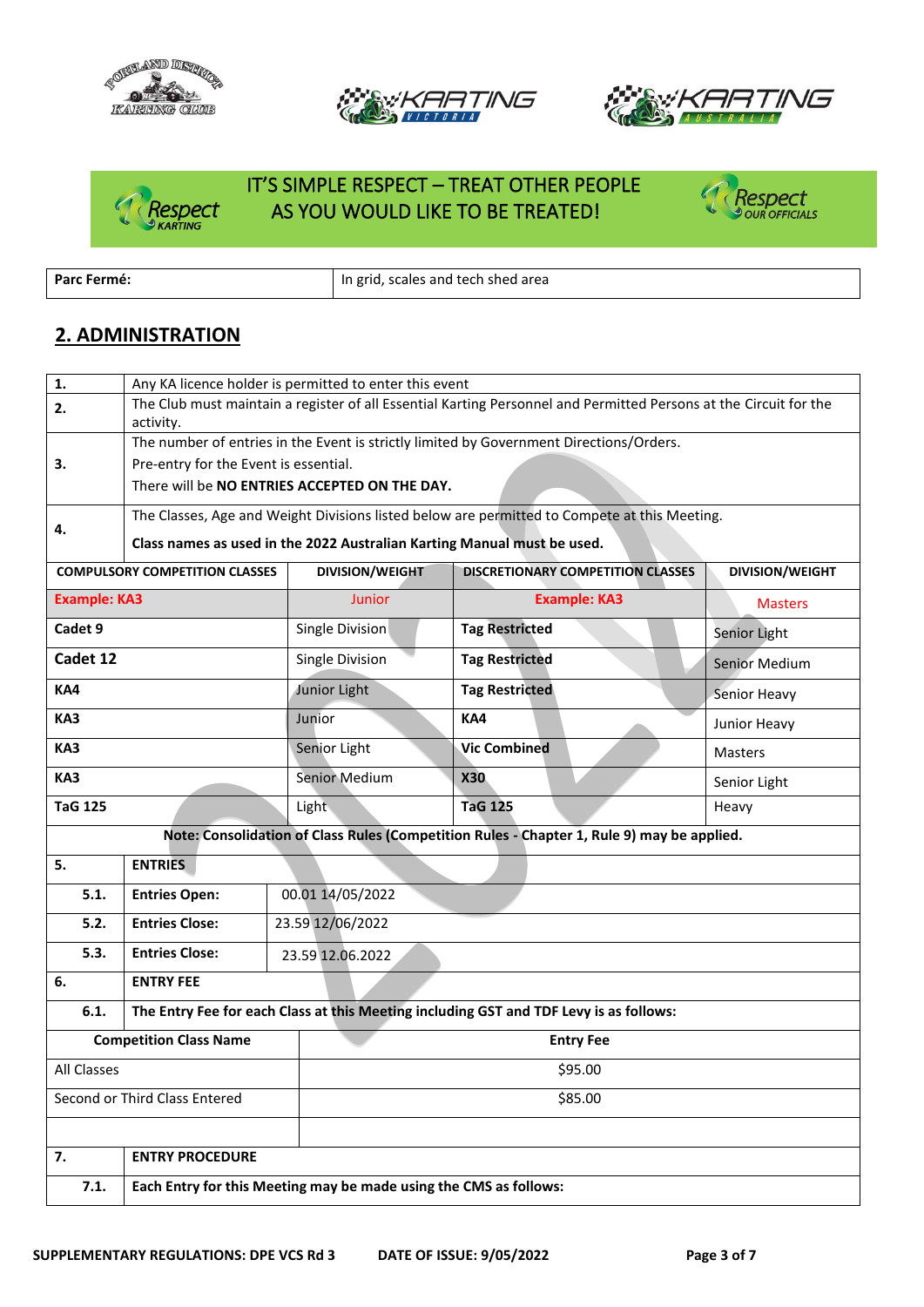







## IT'S SIMPLE RESPECT – TREAT OTHER PEOPLE Respect AS YOU WOULD LIKE TO BE TREATED!<br>KARTING



|      | Log on to your driver information via http://www.karting.net.au/<br>٠                                        |  |  |  |  |  |  |
|------|--------------------------------------------------------------------------------------------------------------|--|--|--|--|--|--|
|      | Click on the licence and entries icon (top centre of the screen)<br>$\bullet$                                |  |  |  |  |  |  |
|      | Click on the "Enter a Race Meeting" icon<br>$\bullet$                                                        |  |  |  |  |  |  |
|      | Enter your log on details<br>$\bullet$                                                                       |  |  |  |  |  |  |
|      | Under 'My Details' functions, choose 'Pre Enter Race Meeting'<br>$\bullet$                                   |  |  |  |  |  |  |
|      | Choose the State in which the Meeting is being held<br>$\bullet$                                             |  |  |  |  |  |  |
|      | Choose the Club who is the Organiser of the Meeting<br>٠                                                     |  |  |  |  |  |  |
| 7.2. | Payment of the Entry Fee can be made as follows:                                                             |  |  |  |  |  |  |
|      | Credit card Payments can be made via CMS using SecurePay ONLY                                                |  |  |  |  |  |  |
| 8.   | <b>MINIMUM ENTRIES</b>                                                                                       |  |  |  |  |  |  |
| 8.1. | 6 is the minimum number of pre entries which must be received for each Class and/or Division.                |  |  |  |  |  |  |
|      | If insufficient entries are received for a Class and/or Division to form in its own right, the Compulsory    |  |  |  |  |  |  |
| 8.2. | Competition Classes will be Consolidated in accordance with Competition Rules - Chapter 1, Rule 9.           |  |  |  |  |  |  |
|      | Discretionary Competition Classes may be Consolidated in accordance with the Rules or Cancelled at the       |  |  |  |  |  |  |
|      | discretion of the Organiser and in accordance with the Rules.                                                |  |  |  |  |  |  |
| 8.3. | If a Class or Division is cancelled, the Entry Fee may be refunded at the discretion of the Organiser and in |  |  |  |  |  |  |
|      | accordance with the Rules.                                                                                   |  |  |  |  |  |  |

## **3. SPECIFIC COVID-19 RESTRICTION AND MITIGATION REQUIREMENTS**

**COVIDSafe ACTION PLAN** (When required at law) The Club has completed a COVIDSafe Action Plan and submitted it to the relevant State Government Department. All actions identified as being required to be done to create a COVIDSafe Event and Club facility must be carried out prior to and during the Event.

| No person who has symptoms consistent with COVID-19 (this includes any fever, respiratory                        |  |  |  |  |  |  |
|------------------------------------------------------------------------------------------------------------------|--|--|--|--|--|--|
|                                                                                                                  |  |  |  |  |  |  |
| symptoms, shortness of breath, sore throat, cough, lack of smell or fatigue) is permitted to                     |  |  |  |  |  |  |
|                                                                                                                  |  |  |  |  |  |  |
| Any person who starts to feel unwell or to exhibit symptoms of COVID-19 during the Event                         |  |  |  |  |  |  |
| must immediately avoid contact with all persons at the Circuit and MUST IMMEDIATELY LEAVE                        |  |  |  |  |  |  |
|                                                                                                                  |  |  |  |  |  |  |
| Note - The number chosen in 2.1 must not exceed the maximum number of people permitted to gather under State     |  |  |  |  |  |  |
| Public Health Authority Orders/Directions/Regulations.                                                           |  |  |  |  |  |  |
|                                                                                                                  |  |  |  |  |  |  |
|                                                                                                                  |  |  |  |  |  |  |
| The use by Permitted Persons of any indoor facilities is strictly limited by the Density Quotient of the room as |  |  |  |  |  |  |
|                                                                                                                  |  |  |  |  |  |  |
| Health<br>Authority                                                                                              |  |  |  |  |  |  |
|                                                                                                                  |  |  |  |  |  |  |
|                                                                                                                  |  |  |  |  |  |  |
|                                                                                                                  |  |  |  |  |  |  |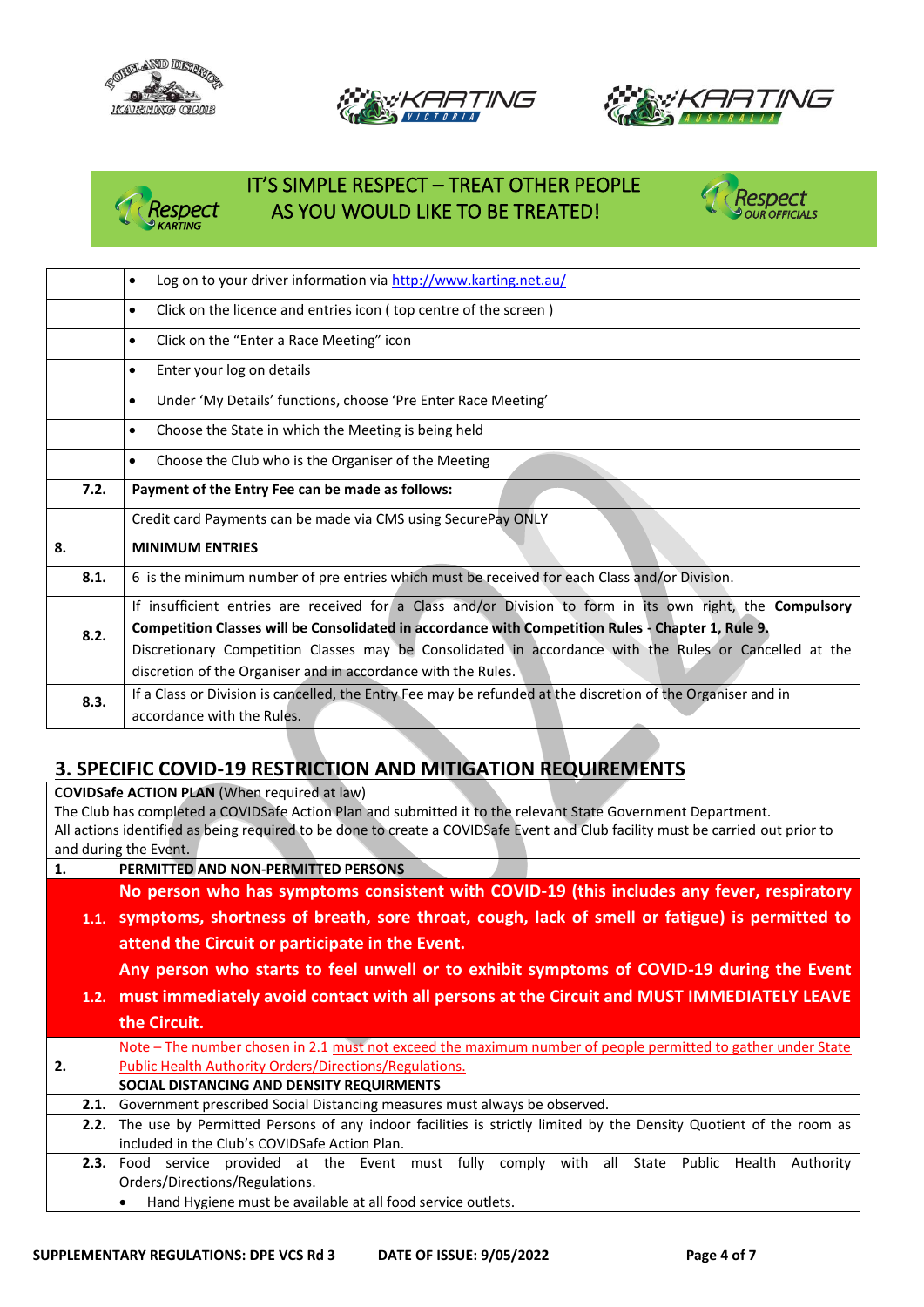





# IT'S SIMPLE RESPECT – TREAT OTHER PEOPLE *Respect* \_\_\_\_\_\_AS YOU WOULD LIKE TO BE TREATED!<br><sup>@KARTING</sup>



|      | Regular cleaning in accordance with the Club's COVIDSafe Action Plan MUST be carried out throughout the<br>$\bullet$ |
|------|----------------------------------------------------------------------------------------------------------------------|
|      | Event.                                                                                                               |
| 2.4. |                                                                                                                      |
| 3.   | <b>Check In Requirements</b>                                                                                         |
|      | All Attendees MUST complete and submit the Karting Australia COVID-19 Declaration, or the compulsory State           |
| 3.1  | Government issued QR Code Check-In (delete which is not relevant) upon arrival at the venue if required by the       |
|      | <b>State or Federal Government.</b>                                                                                  |
| 4.   | <b>HYGIENE FACILITIES - TOILET/WASHROOM FACILITIES and HAND SANITISER</b>                                            |
| 4.1  | The Club is required to provide facilities to ensure general and sensible hygiene practices are maintained.          |
| 4.2  | Toilet and washroom facilities at the Circuit must be open and available for use.                                    |
|      | Washroom facilities must be properly equipped with liquid soap, running water and either air hand driers or paper    |
|      | towels.                                                                                                              |
| 4.3  | The toilets and washroom facilities must be cleaned at least once during the day or as otherwise required in         |
|      | accordance with the Club's COVIDSafe Action Plan                                                                     |
|      | It is strongly recommended that Essential Karting Personnel and Permitted Persons bring their own supply of hand     |
| 4.4  | sanitiser for use in accordance with government recommendations in addition to hand sanitiser that is supplied by    |
|      | the Club.                                                                                                            |

## **4. COMPETITION**

| 1.   | <b>FORMAT OF RACING</b>                                                                                                                                                                                                       |                                                                                                                                                                                                                                 |         |  |        |         |       |         |  |
|------|-------------------------------------------------------------------------------------------------------------------------------------------------------------------------------------------------------------------------------|---------------------------------------------------------------------------------------------------------------------------------------------------------------------------------------------------------------------------------|---------|--|--------|---------|-------|---------|--|
| 2.   | Practice                                                                                                                                                                                                                      | 3 Practice session/s of 6 minutes will be held.                                                                                                                                                                                 |         |  |        |         |       |         |  |
| 3.   | Qualifying                                                                                                                                                                                                                    | There will be Timed Qualifying at this Event.<br>There will be one (1) standalone Qualifying session of 6 minutes<br>The order of Karts on the grid for the commencement of Qualifying must be random - no<br>high/low numbers) |         |  |        |         |       |         |  |
| 4.   | Heats &<br>The system of gridding will be in accordance with State Regulations - Series Competition Format<br>Final<br>No. (NOTE: ONLY ONE OF THE FORMATS 1-12 ARE PERMITTED TO BE USED)                                      |                                                                                                                                                                                                                                 |         |  |        |         |       |         |  |
| 5.   | <b>DISTANCES</b>                                                                                                                                                                                                              |                                                                                                                                                                                                                                 |         |  |        |         |       |         |  |
|      | Heat 1                                                                                                                                                                                                                        |                                                                                                                                                                                                                                 | 10 Laps |  | Heat 2 | 10 Laps | Final | 16 Laps |  |
|      |                                                                                                                                                                                                                               |                                                                                                                                                                                                                                 |         |  |        |         |       |         |  |
| 6.   | <b>ACCESS TO CIRCUIT</b>                                                                                                                                                                                                      |                                                                                                                                                                                                                                 |         |  |        |         |       |         |  |
| 6.1. | Competitors will be permitted to enter the Circuit from 9 am on 17/06/2022                                                                                                                                                    |                                                                                                                                                                                                                                 |         |  |        |         |       |         |  |
| 7.   | <b>DRIVERS BRIEFING</b>                                                                                                                                                                                                       |                                                                                                                                                                                                                                 |         |  |        |         |       |         |  |
| 7.1  | A link to the Drivers Briefing notes will be advised in an electronic format and/or in person on the out-grid to all<br>Competitors. Any questions should be directed to the Chief Steward prior to the start of Competition. |                                                                                                                                                                                                                                 |         |  |        |         |       |         |  |
| 8.   | <b>SCRUTINEERING</b>                                                                                                                                                                                                          |                                                                                                                                                                                                                                 |         |  |        |         |       |         |  |
| 8.1  | All Competitors will be required to complete an electronic Scrutineering Form                                                                                                                                                 |                                                                                                                                                                                                                                 |         |  |        |         |       |         |  |
|      | http://kartingaustralia.wufoo.com/forms/ka-scrutineering-record-/Portland                                                                                                                                                     |                                                                                                                                                                                                                                 |         |  |        |         |       |         |  |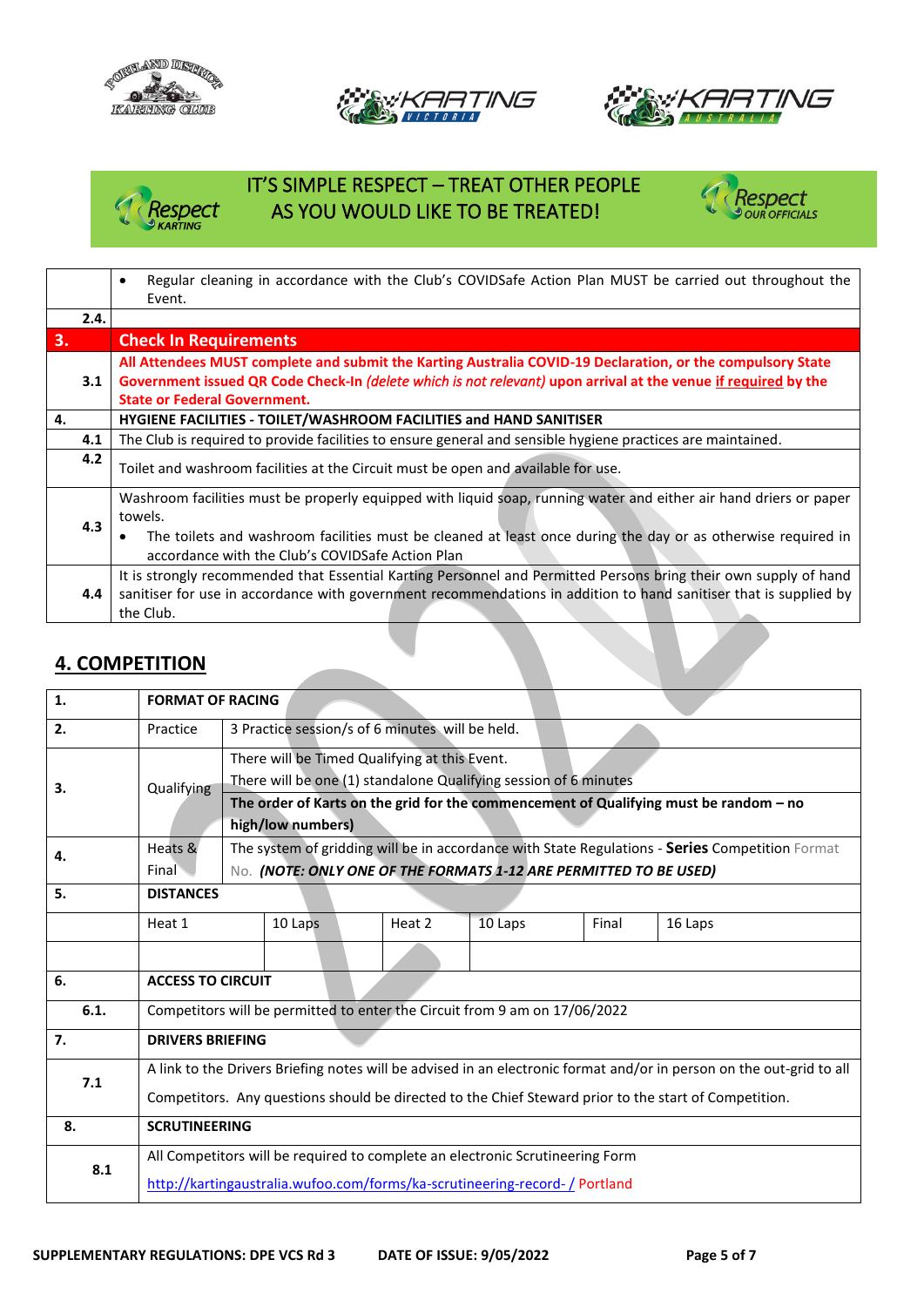





# IT'S SIMPLE RESPECT – TREAT OTHER PEOPLE *Respect* AS YOU WOULD LIKE TO BE TREATED!<br><sup>●KARTING</sup>



| 8.2   | This form will be submitted to the Race Secretary in an electronic format.                                            |                                                                                                               |  |  |  |  |  |
|-------|-----------------------------------------------------------------------------------------------------------------------|---------------------------------------------------------------------------------------------------------------|--|--|--|--|--|
| 9.    | <b>FUEL</b>                                                                                                           |                                                                                                               |  |  |  |  |  |
| 9.1.  | PULP is the only fuel permitted to be used at this Meeting.                                                           |                                                                                                               |  |  |  |  |  |
| 9.2.  | Control Fuel Will be used at this Meeting.                                                                            |                                                                                                               |  |  |  |  |  |
| 9.3.  |                                                                                                                       | Supply details for Control Fuel are: BP Truck stop Corner Wilson Rd and Ring Road, Portland                   |  |  |  |  |  |
| 9.4.  |                                                                                                                       | BP Ultimate 98 fuel for use at this Meeting must be purchased from:                                           |  |  |  |  |  |
| 9.5.  |                                                                                                                       | BP Truck Stop Cnr Wilson Road and Henty Hwy, Portland                                                         |  |  |  |  |  |
| 9.6.  | required.                                                                                                             | Proof of purchase of the Control Fuel must be retained and produced to the Chief Scrutineer or Fuel Tester if |  |  |  |  |  |
| 10.   | <b>TIMETABLE</b>                                                                                                      |                                                                                                               |  |  |  |  |  |
| 9.1   | <b>Saturday and 18/06/2022</b>                                                                                        |                                                                                                               |  |  |  |  |  |
|       | <b>Time</b>                                                                                                           | <b>Activity</b>                                                                                               |  |  |  |  |  |
| a)    | 7am                                                                                                                   | Gates open                                                                                                    |  |  |  |  |  |
| b)    | 7am                                                                                                                   | Canteen opens                                                                                                 |  |  |  |  |  |
| c)    | Throughout meeting                                                                                                    | Scrutineering                                                                                                 |  |  |  |  |  |
| d)    | 9am                                                                                                                   | Practice                                                                                                      |  |  |  |  |  |
| e)    | 3pm                                                                                                                   | Qualifying                                                                                                    |  |  |  |  |  |
|       | Sunday 19/06/2022                                                                                                     |                                                                                                               |  |  |  |  |  |
| f     | Canteen opens                                                                                                         | 7am                                                                                                           |  |  |  |  |  |
| g)    | 8am                                                                                                                   | Racing                                                                                                        |  |  |  |  |  |
| h)    | 30mins post racing                                                                                                    | Presentations                                                                                                 |  |  |  |  |  |
| 11.   | <b>TROPHIES &amp; PRIZES</b>                                                                                          |                                                                                                               |  |  |  |  |  |
| 11.1. | Trophies for 1st, 2nd & 3 <sup>rd</sup> . Final only counts for the round, all points count towards the series.<br>a) |                                                                                                               |  |  |  |  |  |

## **5. CIRCUIT SPECIFIC REQUIREMENTS**

| 1.   | <b>PADDOCK ALLOCATION</b>                                                                                    |
|------|--------------------------------------------------------------------------------------------------------------|
|      | Paddock allocation Will Not occur for the Meeting                                                            |
| 2.   | <b>MEDICAL SERVICES</b>                                                                                      |
| 2.1. | Any Medical assistance that is required outside of the operating hours when Kart's are not on the Race Track |
|      | please contact 000. The address to give to the Emergency Services is:                                        |
|      | "Your Specific Location"                                                                                     |
|      | Yarraman Park                                                                                                |
|      | Cnr Madeira Packet and McNeilly's road Portland. 3305                                                        |